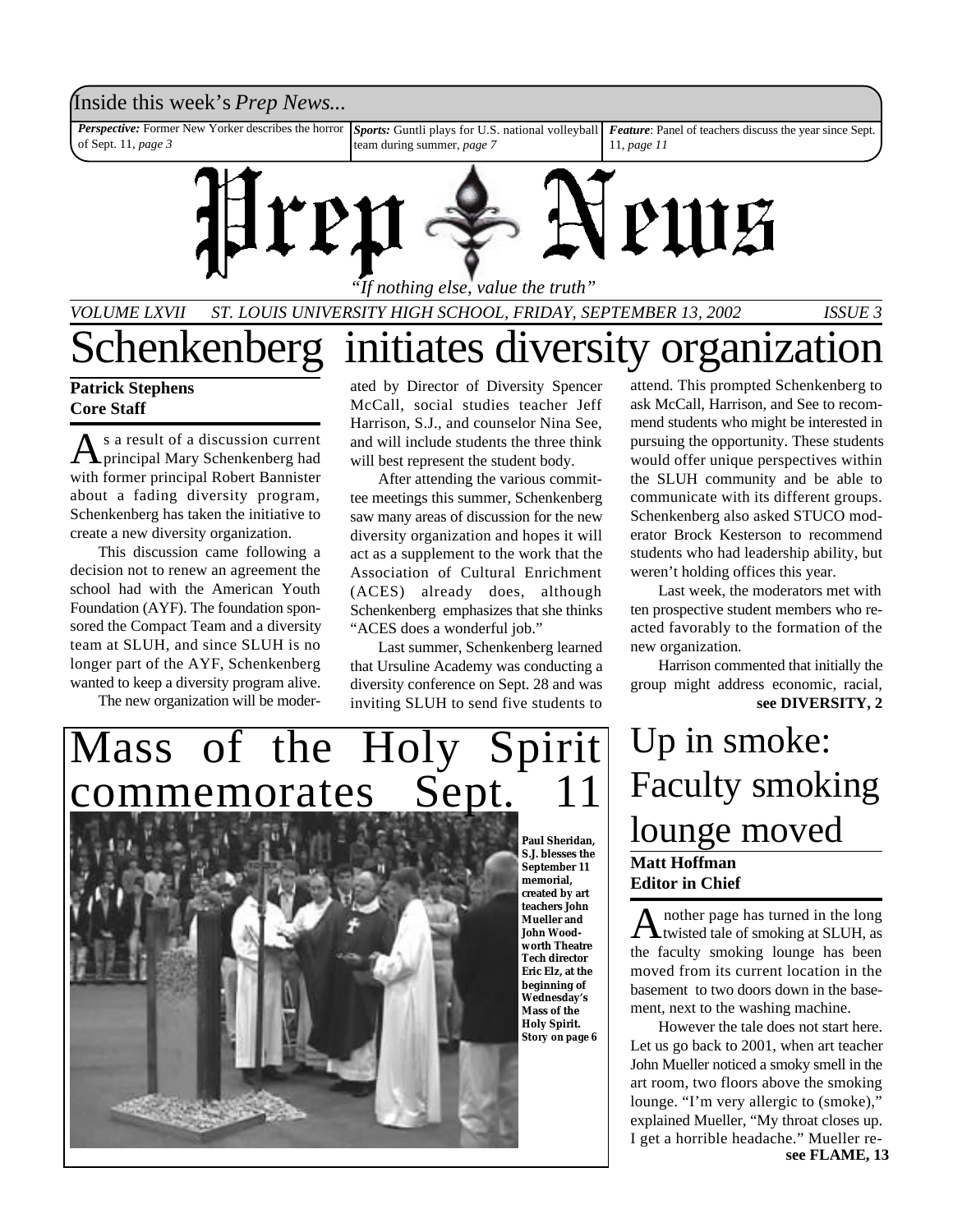## 2 **News** September 13, 2002 Young Democratic Socialists meet, discuss action *"Poverty could easily be eradicated," says alum Chris Storey*

members discussed a variety of local and global issues. These included the possibility of the United States bombing Iraq, a

### **Charlie Hall Reporter**

n Friday, Sept. 6, the Young

On Frida<br>cratic Social- $\overline{D}$  e m o ists club of St. Louis University High held its first meeting of the year in M122.

A b o u t twenty students from various class years attended. Surrounded by moderator Jeff



**Tim Friese at the Democratic Socialists meeting last Friday.**

Harrison's posters of Native Americans and statues of past U.S. presidents, YDS uildbills work on Habitat house

### **Matt Morris Reporter**

L ast Saturday, seven seniors and two teachers went to build a house for Habitat for Humanity. These seven students were chosen out of over one hundred that signed up for community service. These seven students were: Matt Morris, Matt Shaver, Dan Lawo, Kevin Pape, Joe Gilfoil, Paul Hoffman, and Tim Frazier. The students were accompanied by math teacher George Mills and science teacher Steve Kuensting.

Students and teachers met at SLUH at 7 a.m. on Saturday. By 7:30, all of the lunches and drinks were loaded into a van and everyone was ready to go. Kuensting then drove everyone to the worksite.

Since SLUH raised only about one fourth of the money needed to build a house, SLU raised the rest and they too helped build the house.

Upon arriving, the students were assigned various tasks at the site, including picking up trash and rocks and carrying windows and doors.

After about an hour of this work the students were assigned to specific jobs. Some worked inside of the house while others worked outside lifting and then hammering plywood onto the roof. This work continued until lunch at around 12:30.

discussion. "What's happening in the city that you want to see changed?" Friese

Students were told to bring lunches, but SLU also provided lunches for everyone. There was plenty of food and drink and spirits were high.

Around 1 p.m. everyone got back to work. This time, five students worked outside while two worked inside on the windows and doors. Because of the heat, the organizers of Habitat for Humanity wanted to finish quickly.

By 2:30 the roof was completely covered and the inside had six windows and doors.

The people that are going to move into the house kept thanking everyone, no matter how small a role they played. Before 2:45 rolled around the seven exhausted students and two tired teachers piled back into the van and headed towards SLUH.

asked, opening discussion. "Everything," one student replied.

The YDS's focus is on "small community-based issues," according to theology teacher Brian Christopher, S.J. The club is planning a nonviolent protest at Boeing's missile plant on Oct. 1 to challenge the delivery of smart bombs to the U.S. military. Flyers also circulated urging members to write to congressmen protesting the possible outbreak of war in Iraq.

In response to the argument that Democratic Socialists never get anything done except talk, Friese cited the example of Starbucks coffee. The company, at the

### **see DEM SOCKS, 4**

### DIVERSITY

 $(from 1)$ 

While the club

ior Tim Friese led most of the

> gender, and sexual orientation issues. However, he does "anticipate there'll be some overlap" with ACES because both groups aim to deal with cultural issues. Nevertheless, Harrison said these ideas are just preliminary and nothing is set yet. "We're in the beginning stages of looking at this," he explained.

> Harrison noted that the first step is to attend the meeting at Ursuline and learn what works at other public and private schools. The conference, which will be attended by students chosen by lottery from the initial group of ten, will also help the SLUH team center its focus and get some ideas on how to get started and how to introduce diversity issues to the SLUH community.

> Schenkenberg stated that one of the organization's first tasks will be to write a mission statement and present it to McCall. Harrison explained that once the group participates in the conference, a flood of issues and new ideas will come up.

> Schenkenberg hopes the new diversity program will tap into the interests of the SLUH student body. Her goal for the organization is to have "a vibrant group of students who would take an interest in the diversity that exists at SLUH and help us as a community come to appreciate it and understand it."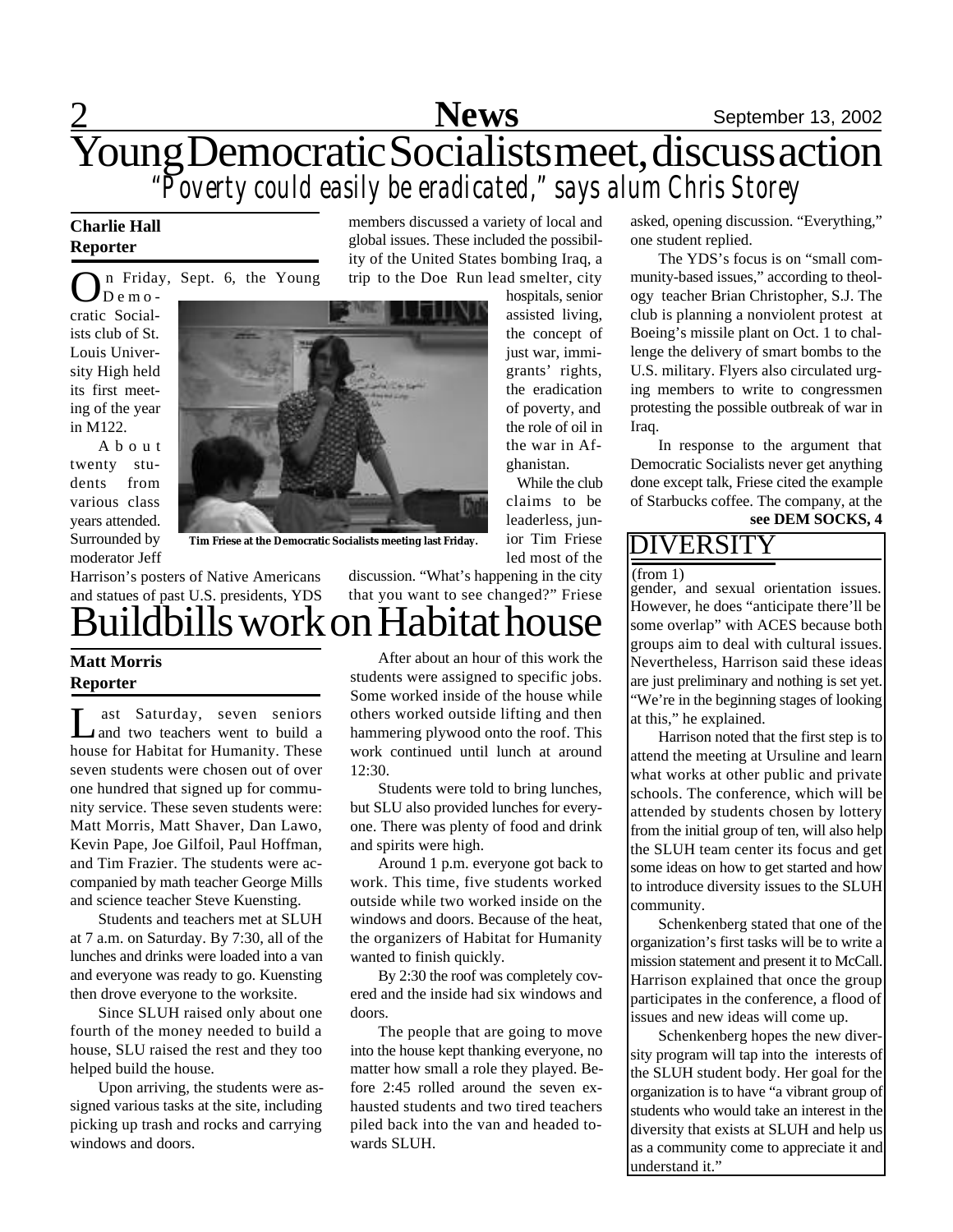## September 13, 2002 **Opinion** 3

## PERSPECTIVE Student at Regis in NYC on 9-11 reflects on day of attacks

### **Greg Fox Reporter**

The World Trade Centers were located on the southern tip of Manhattan, the island that is most often thought of as New York City. Regis High School, where I went to school last year, is located on the Upper East Side of Manhattan, about four miles away from where the Twin Towers once stood. The Towers were thought of as "the guardians of New York," and they dominated the skyline, rising out of almost nothing and going back into nothing. Their destruction on Sept. 11th stripped New Yorkers and Americans of an icon of capitalism and a good deal of security. The atmosphere in New York after the attacks was unlike that of any other: a mixture of fear, hope, and rage that touched all Americans. I was both lucky and unlucky enough to witness all this, even though I lived over an hour away from my school.

The clear, bright morning of Sept.11th was pierced by the sound of a police car driving past our school. I looked back down at my survey, thinking nothing of it. A few minutes later, I was in my homeroom, waiting for the next class to begin when my friend came into the room, one headphone in his ear, the other dangling down, and reported the news. I leaned forward in my seat, hoping that it was only a joke. It had the feel of "The War of Worlds": it was simply too unrealistic to be true. Looking out the windows, I saw the smoke hanging in the air downtown that confirmed the story.

Sitting back down, I gazed straight ahead with a blank, emotionless face of disbelief. I no longer felt safe and didn't know what to do.

Upon hearing of the attacks, the administration took attendence and ordered us to remain in the building. Over the next few hours, parents streamed in to take their kids out of New York. Highways, bridges and trains into the city (and some going out of it) were closed; I was stranded.

At 3 o'clock, the administration made an obviously tough decision: students were allowed to go home by themselves. Armed with a bus/subway pass, a train map and a subway map, I was about to leave the building when I felt a tug on my shoulder. It was my friend's mom. Once we found my friend, the three of us set out walking to the Upper West Side, across the island of Manhattan.

Crossing via a sidewalk in Central Park, we could see the dark smoke hanging over downtown. After walking west for almost an hour, we reached the subway station. We waited on a crowded platform for what seemed like an eternity until a train rolled into the station. We squeezed into a hot, smelly train that was probably holding triple capacity. We didn't hold on to the bars; we were packed so tightly that the other people provided our support. As the train crossed the river and went above ground into the Bronx, people slowly got off the train. Sitting on the bench was a young woman dressed in a blue hospital uniform. The front of the uniform was smeared with ash, and her head was bent as she tried to conceal her tears. They streamed freely down her face as the train pulled up to her stop.

After traveling for an hour and a half, the train pulled into the 238th St. Nereid Avenue stop. It was around 5:30 at this time, normally the middle of rush hour. As we drove home on the highway, there were no other cars. About 45 minutes later, I walked into my house and dropped my bags. I didn't know what had actually happened during the day; our only outside information was on the radio. False reports were rampant: we heard planes were circling New York and looking for targets, that the Pentagon had burned to the ground, that the State Department had been attacked with a car bomb, and that Iraq had done all of this. Like most other Americans, I couldn't stop watching the news. I finally saw the destruction for myself and heard what really happened.

The predominant emotion after Sept. 11th was fear. A naval ship was in New York Harbor and military jets flew overhead all day long to try and supress this fear, but it would not go away. New Yorkers, isolated on their little island, lived under a constant threat of further attacks. Vans and trucks trying to cross bridges into Manhattan were stopped and searched for explosives and chemicals all day long. Since mass transit is the most common (some would say only) way to get around town, the subway system was feared to be a chemical target. Subway stations were patrolled by the NYPD, a once-hated symbol of oppression now loved by New Yorkers.

My five-minute subway rides were dominated by fear, looking this way and that, waiting for the doors to open. I was constantly on the lookout for anthrax, and every cough brought up new doubts. Some of my friends were told by their parents not to go into major transit areas such as Grand Central Station. The other alternative was getting off the train in Harlem. Most, including myself, chose Harlem. No matter what I did, however, I couldn't feel safe in New York again.

As time passed, that feeling began to wear away. I realized that New York was actually one of the safest places to be shortly after the attacks, though that didn't help much. What helped more than anything was simply doing everyday things like riding the subway and going to places like Times Square. The constant reminders of the attacks surrounded me, ranging from pictures of the Towers on sale on the sidewalks to the occasional graffiti in the subway. These reminders don't stand as obstacles to the return to normalcy; rather, they speed it up. After a year of second guessing and fear, New Yorkers need nothing more than such normalcy.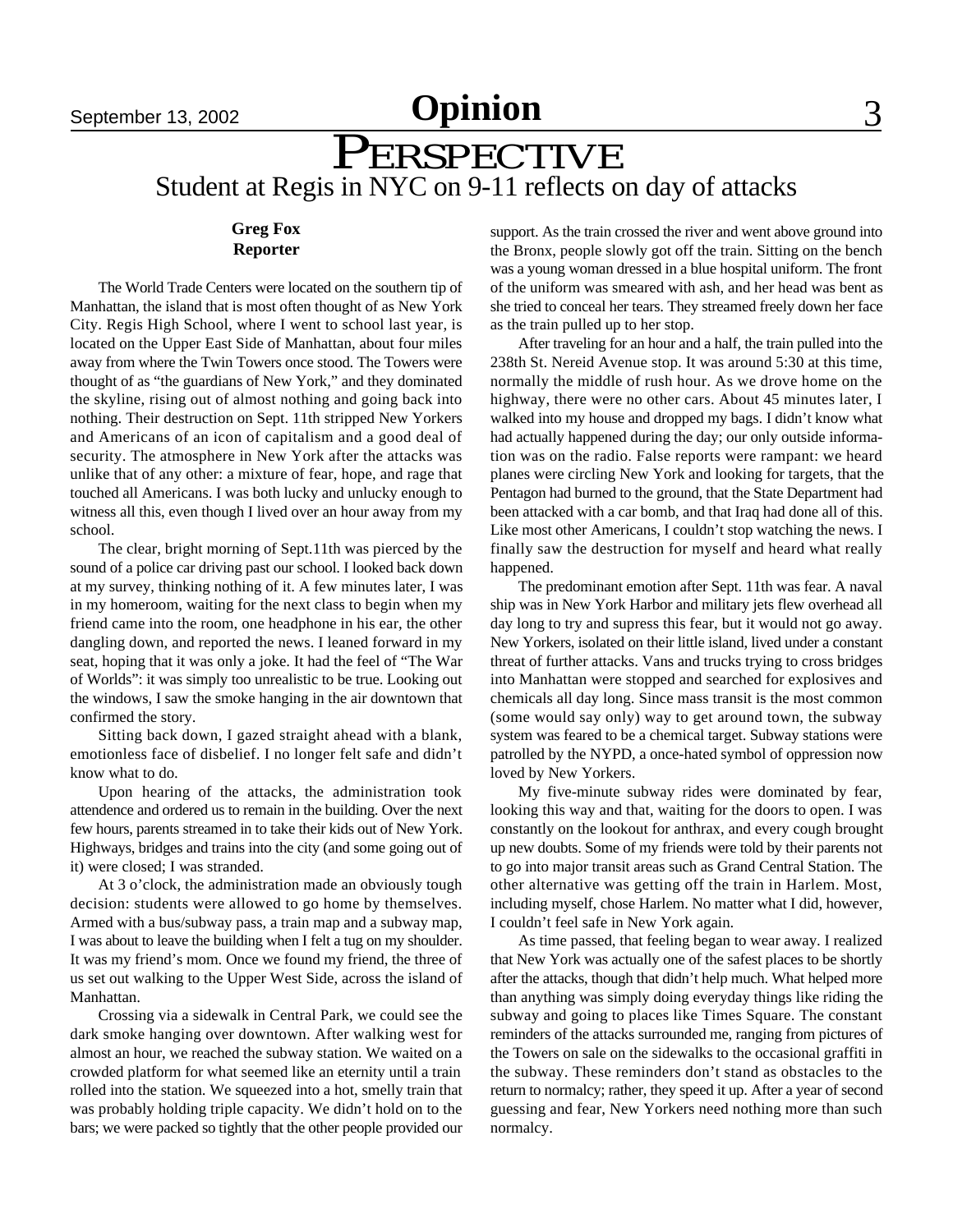## 4 **Opinion** September 13, 2002

## **LETTERS TO THE EDITOR** Schranck offers insight into anti-intellectualism

#### To the Editor,

Although many of us now fondly and nostalgically recall our childhood as a generally happy time, parts of grade school are no fun; most central to the bad memories is usually the bully. He typically lacks the acumen to cite valid character flaws, so his unfounded, painful put-downs mock only some basic, obvious differences, one of which, in the case of SLUH students in grade school, may have been intelligence.

Last week, editor Geoff Brusca vented his disdain for antiintellectualism. I am not a psychologist, but I am indeed a thinker, and after pondering for years why SLUH students publicly dim their own brightness, I have hypothesized that the roots of such intellectual restraint can often be traced back to grade school. Though untested, the bully theory seems a plausible one. While many intelligent pupils gladly flock to this academic powerhouse, they often remains timid about publicly demonstrating intelligence. In the classroom, many exude comfort when giving answers, yet in the unsupervised corridors, students become less willing—occasionally sarcastic—to be intellectual. This behavior is so predominant that years ago I began calling the whole thing the 'SLUH Syndrome.'

You may have SLUH Syndrome if a statement like, "That test was impossible. I completely didn't understand it" corresponds with a B-plus. Likewise, "I failed that thing" means "I got a C." "I did about two hours of homework" translates to "I studied for about four hours." "I hate summer reading," possibly, "I like summer reading, but I'd rather be spending the time with friends."

Such statements suggest that burning grade school passion for normalcy. They persist not out of desire, but because as SLUH students we come to ignore them or we are unconscious of them altogether. When we were young, we were smart enough to devise a way to be normal. Now, hopefully, we have the comfort and maturity to be introspective enough to develop individuality. As Shakespeare wrote, "To thine own self be true." So many students here really do posses a zeal for learning; we're in high school, so it's ok to say so.

"To everything, there is a season." Inspired by God and sung

### into our minds and hearts by the Byrds, this is one of the incontrovertible truths of a planet in motion. As a senior in high school, I have come to believe that the purposes of high school are two: to study life and to live it.

To those who criticize the intellectual aspect of SLUH, I challenge you to ask yourselves why you occasionally vomit up a tasteless remark. Childhood has drawn to a close. Isn't it time to abandon those petty ways? Because the mission statement says that Backer Memorial was erected "to educate talented, academically qualified young men," it is inevitable that the institution be inclined toward intellectualism. Resisting intellectual behavior is a denial of one of the hallmarks of mankind: the mind.

To those striving young intellectuals (we are still too young to have the wisdom of a true intellectual), I challenge you to respect everyone, even those who are not as passionate as you. Some may just not enjoy arguing foreign politics or the influence of English on modern French. Others still might consider their silence humble, a perfectly honorable stance. Our culture may repulse you, but it is ours not just to study, but also to be alive in. Books are the beginning to wisdom, not the end.

If it is fun to watch a football game, then it need not be ridiculed as merely superficial. On the contrary, delighting in something but not knowing why has a mysterious depth and profundity. I enjoy sports and trivial conversation with others, yet I do not consider myself ignorant. I am merely willing to partake of some of those things which make me feel blissfully special.

SLUH should continue striving to be a place of respect. Its students should realize that we young gentleman are obligated not to bully people, and likewise, that we should not withdraw from intellectualism merely for fear of being bullied. It is only by minimizing doubt of ridicule and giving abundantly of love and support that we can ensure our pupils will have the confidence to express themselves freely, comfortably, and, moreover, honestly. For with fear and discomfort aside, we may proceed with our ultimate search for the truth.

John Schranck, '03

### Wehner praises SLUH spirit at athletic events

To the Editor,

Monday morning I received a telephone call from Tim Thompson, the athletic director from Jefferson City High School. He started the conversation by saying, " I would like to talk to you about your cheerleaders, the guys who paint themselves blue. I think they call themselves the Blue Crew."

I must admit my first reaction was one I have with my own children: I answered, "What did they do now?"

He went on to rave about you guys: how you cheered loud, long and hard, how your cheers were all positive, how you rooted for the Jr. Bills and not against the Jays of Jeff City. He went on and on about how classy the soccer program, our fans, and the Blue Crew were. He even told me about the dance contest you had between the Blue Crew and the Jeff City cheerleaders and how our boys were true gentlemen to their girls. Hey guys—he told me he thought you out-danced the JayGirls.

For many people, the only time they will be exposed to St. Louis U. High is through an athletic event. You represented us well. Thanks for upholding the tradition. I'm proud of you.

### -Dick Wehner

P.S. Hey!!!!—— Let me know when you sing the 60's hit by Bruce Chanel again, the one called "Hey Baby!" I'd like to join.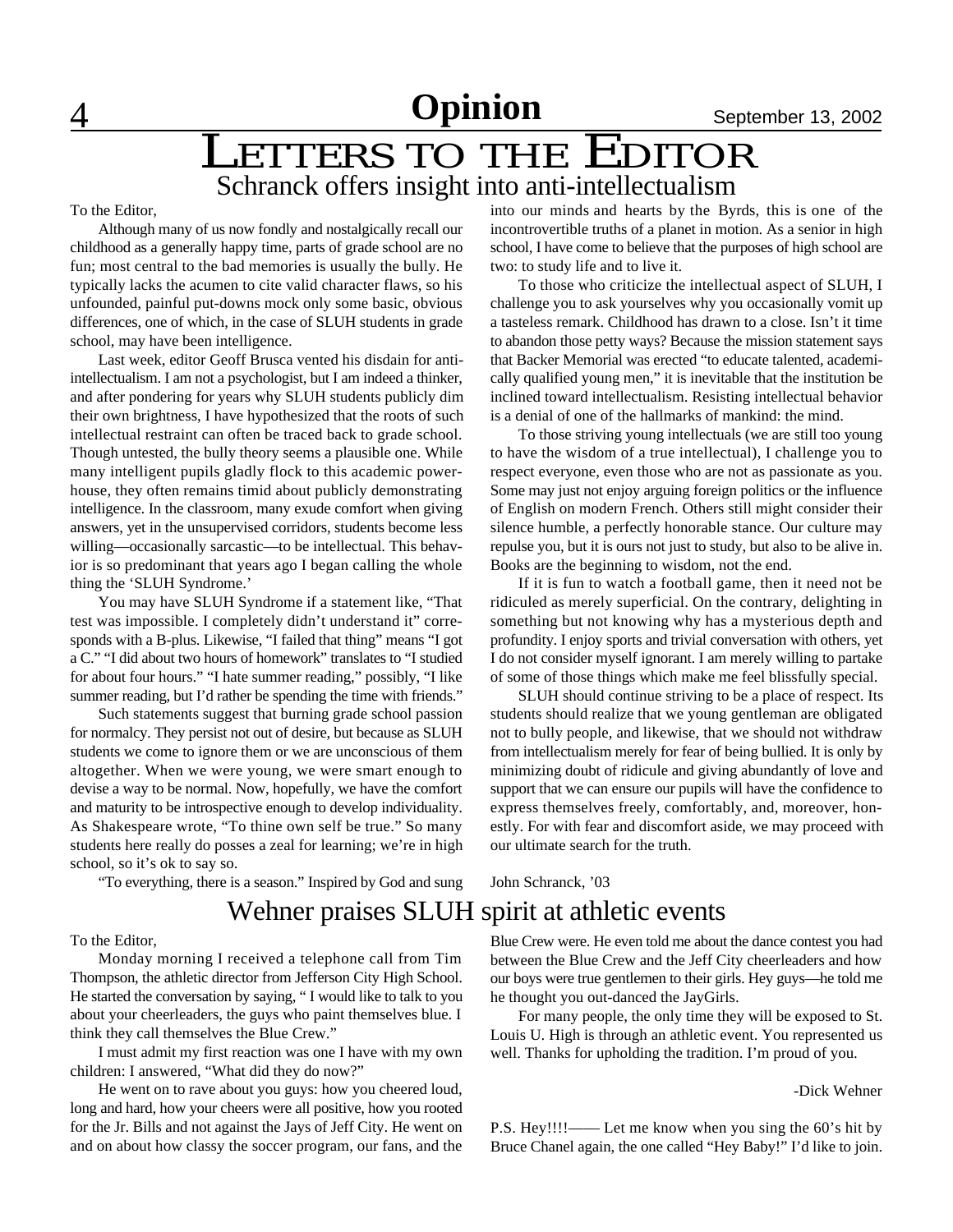## September 13, 2002 **News** 5

### **Denis Agniel** ark addresses issue of panhandling

### **Assistant Editor**

C ould you spare some change?" Many<br>students and faculty have been asked **V** ould you spare some change?" Many this question at one time or another by a passerby on the street. Recently, that question has been posed on the SLUH campus by a panhandler seeking money.

Last Friday, a man entered the office of Dean of Student Affairs Eric Clark, wanting to obtain money from Clark and secretary Marla Maurer. The man claimed that his son was an alumnus of SLUH, that he sold flowers at his son's mixers, and that a student took flowers from him without payment ten years ago. The man asked Clark and Maurer for payment of the money owed to him.

Clark asked him to leave, whereupon the man exited to the Oakland lot and began to ask a parent for money. Clark followed him out and instructed him to leave; if the man refused, Clark said he would call the police.

### **Mark Murphy Reporter**

On the 2002 Advanced Placement<br>
Lests, Saint Louis University High n the 2002 Advanced Placement students scored extremely well overall, with ninety percent of tests taken receiving passing scores of three or higher.

The AP program is coordinated by the College Board, which also administers the SAT test. Students have the opportunity to take a test in any of the 35 subjects offered by the College Board. The AP tests represent all of the knowledge that a typical introductory college level course would include. Students who do well on these tests can opt not to take the introductory classes in college. Scores range between one, failing, and five, the highest score possible. In a typical year, students in Missouri take more than 11,000 AP tests, and between sixty and seventy percent receive grades of three or higher.

On the 413 AP tests taken last year by SLUH students, 100 received scores of five, 159 received fours, and 111 received scores of three. Some 235 students, in-

Shortly thereafter, facilities director Patrick Zarrick sent an e-mail to the entire faculty instructing them, according to Clark, to "beware of (panhandlers)" and not to give them any money. Also, Clark announced over the PA that, if one were approached for money, he or she should not give anything.

"If (the pandhandlers) continue to be here," said director of security Charlie Clark, "there's a very high probability that they will steal something, potentially, or worse."

Eric Clark showed a concern about stealing as well, saying, "Our concern was for the young men who come to school early, and they come in the alley. And it's dark in the alley sometimes. We're afraid of the panhandlers sometimes coming up to them, questioning them." Clark explained it further, commenting that once a student pulls out his wallet to give money, the panhandler could take it by force.

"I'm not saying," emphasized the assistant principal, "that just because someone is panhandling that someone might get hurt, but you never know."

Charlie Clark downplayed the danger of panhandlers, asserting that they show up only "occasionally" and "very sporadically," considering our location on two major thoroughfares and two major bus lines. "It's not like the invasion of Normandy with panhandlers," said Director of Security Clark. "It's not like boats are landing and there's a big rush of people."

He estimated that they might come onto the SLUH property three or four times in August and September and then only once or twice after that each year.

Eric Clark cited panhandlers as "part of the reason (the police) sit out there (in the alley) now." Security can call the police to deal with panhandlers because begging is against the law. According to

### test results return from the lab: positive **see STRANGER, 13**

cluding juniors and seniors, took the tests.

Several classes in particular yielded very high scores. Math teacher Tom Becvar had 47 of his BC Calculus students sit for the AP test, receiving 24 fives, twelve scores of four, and nine scores of three. Becvar ascribed the success to the "hard work" of his students, and the frequent use of previous years' AP tests in class.

Physics teacher Paul Baudendistel's 31 Physics B students all passed the AP test, and a staggering 20 students achieved a score of five. This is a remarkable improvement over previous years. In 2001, only eight fives were awarded to SLUH students, and, in 2000, only six. Baudendistel gave several reasons for the improvement, including the use of a new book, the addition of a seventh class period per week, and a marked "commitment of the science department to having true AP classes." But mainly, Baudendistel commented, "The boys do the work; I just crack the whip."

SLUH's successful AP trends con-

tinued with the English program. Of the 59 students who took the test, 56 passed and ten of those got fives. Several seniors and regular English juniors took the test, but the majority of the examinees took Honors English, which, while not limiting itself to teaching an AP curriculum, did help students prepare specifically for the test. English department chair Chuck Hussung said, "I think they did a great job last year."

History teacher Steven Aylward's 31 Modern European History students all passed their AP tests, receiving nine fives. Commenting on the repeated success of his teaching style, Aylward shrugged, "The numbers speak for themselves."

American history teacher Dan Monahan's classes' scores were the "same story" as previous years, noted Monahan. All but two of his AP United States History students received passing scores. Fifteen of his students received fives, and 30 scored four. Monahan attributes these successes to his students,' "work(ing) hard, (and) doing what I tell them to."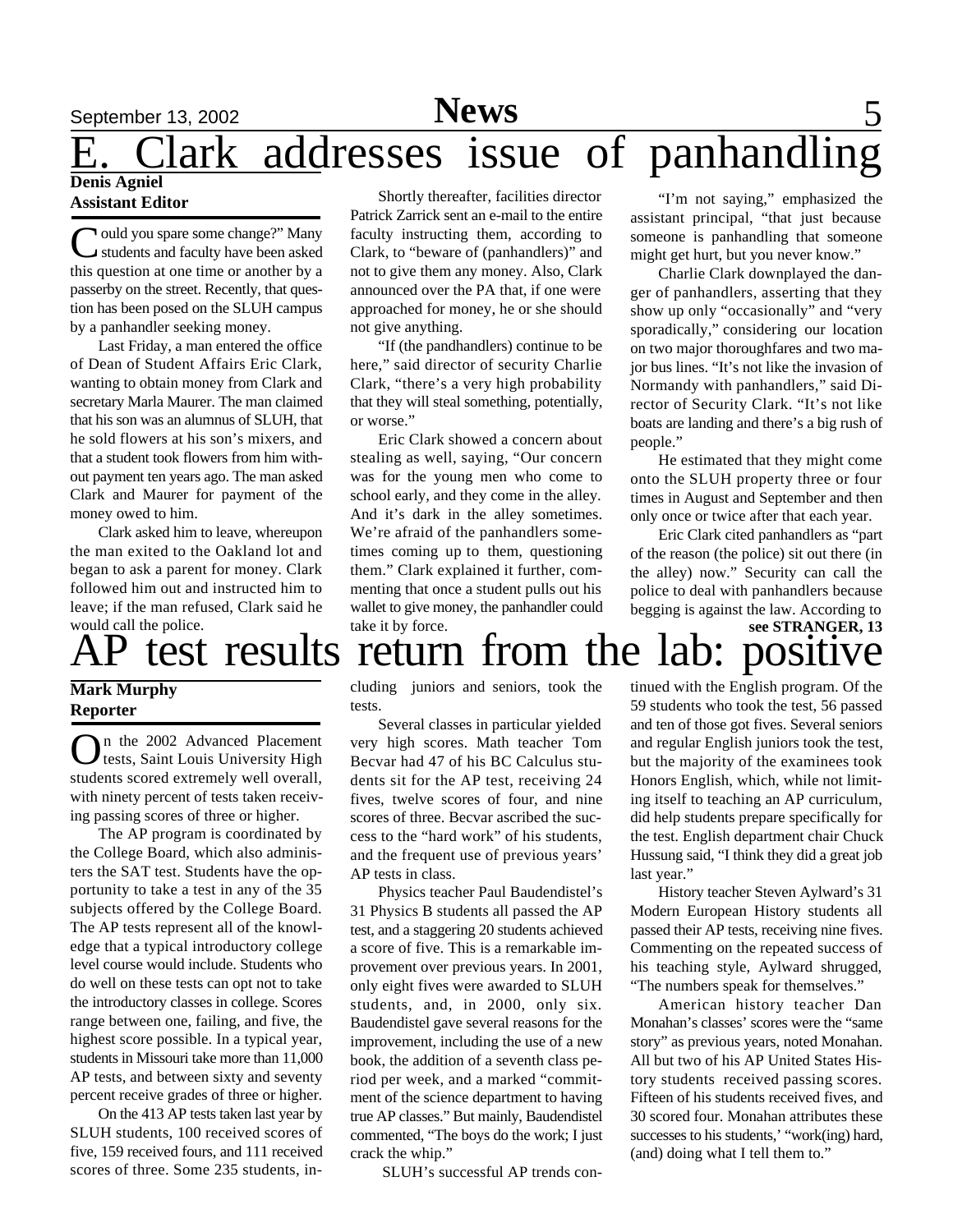## 6 **News** September 13, 2002 Sept. 11 remembered in Mass of the Holy Spirit

### **Brian Kane Core Staff**

This year's Mass of the Holy Spirit<br>held added meaning, as it was celhis year's Mass of the Holy Spirit ebrated on the anniversary of the Sept. 11 attacks.

In homeroom, every student received a rock, which he was to keep until the Mass. Upon entering the gym, students put their rocks into collection buckets. Before the opening procession began, students, parents, and faculty watched as the buckets of rocks were poured into a plexiglass casing. Two steel I-beams, which served as representations of the World Trade Center towers, flanked the plexiglass casing.

This special memorial symbol was constructed by art teachers John Mueller and John Woodworth, and Eric Elz and the theater tech staff.

"I think the sound of the rocks falling kind of filled the gym, so it was very interesting," said Mueller.

At the start of the Mass, President Paul Sheridan, S.J., blessed the symbol.

When asked for an interpretation of his creation, Mueller responded, "You're not supposed to ask an artist to explain his work. I just give it to you, and you take from it what you get."

In his homily, Sheridan recalled his own memories of the day and thanked those students who wrote letters to Xavier High School in New York, which lost many alumni in the attacks. He also compared the dual image of life and death in the cross to the images of life and death from Sept. 11. "The darkness of September 11 never overpowered the light of that very day," he said. He added, "We can create. We can destroy," and urged students to make wise decisions to prevent events like Sept. 11 from happening again.

Pastoral Director Robert Garavaglia explained the origin of the memorial symbol as a comparison between boulders and pebbles. The hope is that, over time, a culmination of pebbles of love can overcome the boulder that is violence.

"I appreciated the respect and attention that was shown by the community, and I was pleased with the way that the Mass was carried out. I think it set a good tone for the school year," said Garavaglia, "I think there was a genuine level of participation."

Junior Tom Mudd thought highly of the experience, exclaiming, "It kicked Mass."

Not all the students were enthusiastic about the Mass. Said junior Matt Koch, "I think they could've come up with something more creative than rocks. It was a nice gesture though."

## President's assembly scheduled for next Friday

### **Brian Fallon Core Staff**

D rugs and alcohol are a problem that<br>arises in most high schools across rugs and alcohol are a problem that the nation. No different from every other secondary school in this respect, SLUH has had issues with substance abuse in the past, and the faculty and staff of the SLUH community want to be sure that the student body is aware of the effects of underage drinking and experimentation with illegal drugs.

This is why President Paul Sheridan, S.J., has scheduled an all-school assembly for next Friday, Sept. 20th at activity period. Wellness coordinator and admissions director Craig Hannick will have a panel of students discuss these topics. "The format will be like a town hall meeting," said Hannick, opining that it is essential to address these issues at this time.

For the past few years, SLUH has been forming ideas for wellness among students and faculty, including some of the plans initiated by Hannick. "I have been working on these issues for several years here at SLUH, and, with the current climate of awareness of the whole issue of care and wellness spearheaded by Father Sheridan, the time has come that we may be able to counter the very active drug culture that exists in our society."

One of the goals of this assembly is to create alternatives for drugs and alcohol and to provide adults and students with a discussion at home.

There will be two presentations: the student assembly on Friday, and one for parents on Tuesday, Sept. 24. Six to eight students will compose the panel, each having a point to express.

"We want the students to know that we will not be preaching," said Hannick, who has emphasized that students will be in charge of the discussion at this assembly. Students will also be allowed to come down from the bleachers and ask their own personal questions.

"Who better to talk at the presentation than the students themselves?" asked Sheridan, who has shown great interest in this peer-to-peer discussion.

After Sheridan's assembly last year, not much follow-up occurred besides a parent meeting. "I was not able to call another assemby," noted Sheridan, who has discussed options of follow-up with Hannick.

Hannick plans to publish another issue of *The Well*, the newsletter of the Wellness Club, which would be distributed to families after both of the meetings. A wellness manual will also be sent home to every family after first quarter exams, which would aid families in their discussions of wellness and respect for the body.

Hannick said, "My hope is that through the presentations and follow-up newsletter, reinforced by the wellness manual, that we will begin to see open and honest dialogue between members of our community, especially between students and significant adults in their lives."

" I feel that there has been much more trust and sharing in the community," commented Sheridan, who has supported Hannick in his fight to banish substance abuse from the lives of SLUH students.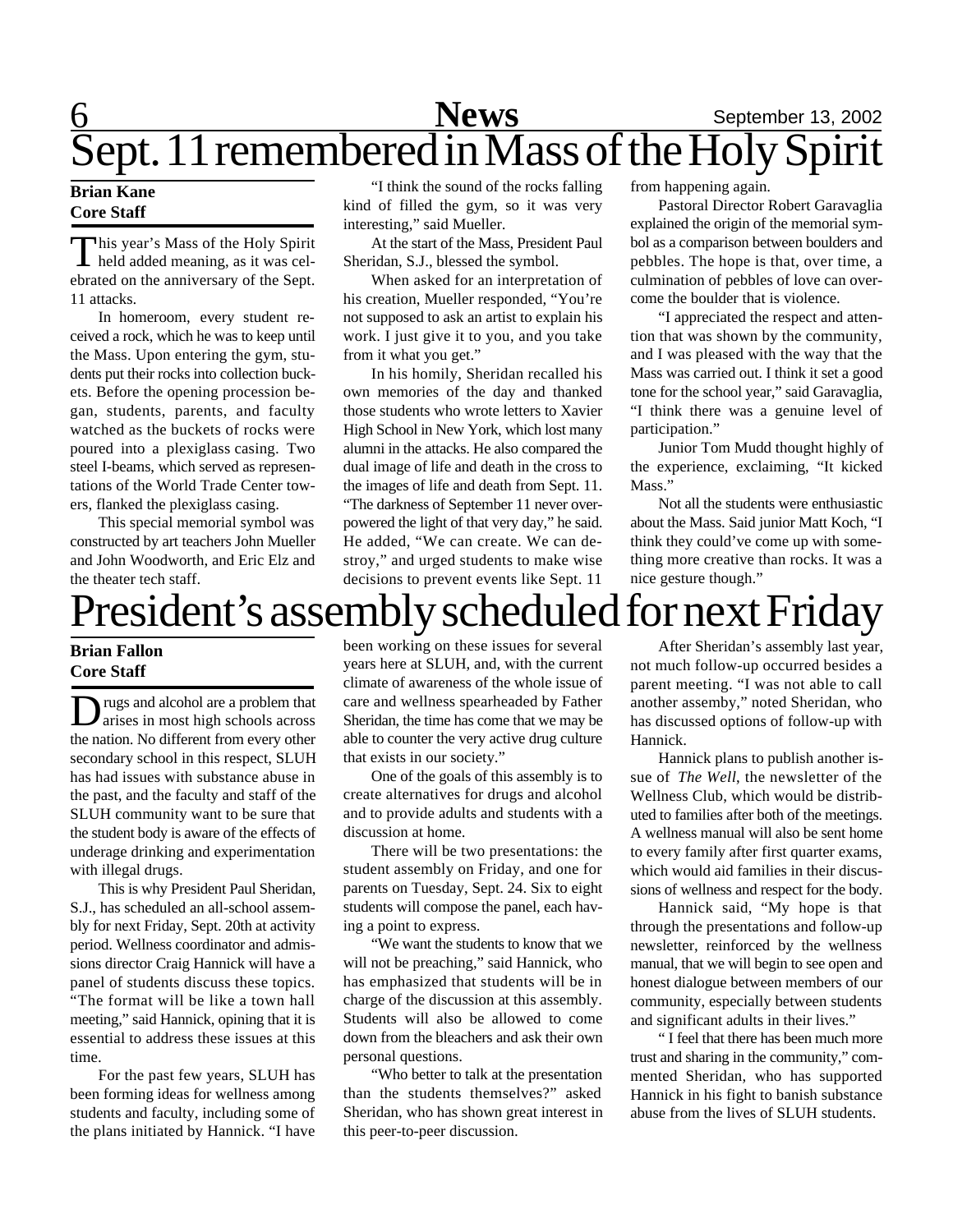## September 13, 2002 **News** 7 Guntli spikes his way onto National team

### **Rico Bertucci Reporter**

**7** e ate. We slept. We played volleyball, and that was about it," said senior volleyball weapon Brian "Big Guns" Guntli, who spent three and a half weeks playing on the United States Youth National Volleyball Team.

 Guntli began his quest in January when he traveled to Chicago in order to compete with 220 of the best volleyball players in the country for a spot on the team. "The tryout was pretty intense," recalled Guntli, who waited in suspense for two months before the preliminary roster was announced.

 Eighteen players avoided the first cut and journeyed to L.A. on the last day of exams. For three days, "six hour practice mayhem ensued," lamented Guntli. After that, the final cuts were made and two players were excised from the roster. "I was really relieved once that was over," he reflected. The final squad hailed from all over the country. Guntli was the sole representative from the St. Louis area. Two players came from Chicago, two

from Fresno, one from Milwaukee, one from Long Island, and eight from L.A.

 After earning their spots in L.A., the team trekked to the Olympic training village in Lake Placid, New York. The team trained for nearly two and a half straight

weeks of double sessions in preparation for a huge tournament in the Dominican Republic. Remembering the time-consuming training, Guntli said, "We had almost no free time, but in the time that we had, I was able to finish my summer reading book." In fact, the team spent its only off day enduring a six-mile canoe trip.

 After finishing the weeks of intense training, it was time for the team to venture into the Dominican Republic for a week-long tournament and the culmination of the team's hard work.



**National Team phenom Brian Guntli**

teams: the Dominican Republic, Mexico, and Puerto Rico. The tournament was engineered so that the teams would have practice time in the morning and matches at night. Unfortunately, the U.S. placed third behind Puerto Rico and the Dominican Republic despite

higher expectations. Guntli says the team's performance was "highly disappointing" but was happy to receive what he called, "quality playing time."

Opposing the U.S. were only three

When asked about the Dominican, Guntli immediately replied, "the drivers are insane," and said he was captivated by the contrast between the quality of housing and the quality of the baseball fields. "It was blatantly obvious from the plane," says Guntli as he remembers looking down to see "pristine fields surrounded by rusty tin roofs."

# **see GUNTLI, 10**

# Soccerbills thwart three tough teams

### **Dave Mueller Reporter**

The Jr. Billikens went 3-0 this week<br>with wins over Gibault, Jefferson he Jr. Billikens went 3-0 this week City, and an impressive victory over crosstown rival DeSmet.

 The week began last Friday when the Soccerbills traveled across the Missouri River for the annual matchup against the Gibault Hawks. The team began the game on fire, with ninety percent ball control and great quickness moving the ball through the midfield. The overmatched Hawks waited back in a defensive shell, having eight men behind the ball while looking for a quick counter-attack to possibly steal a goal along with the match. Head coach Charlie Martel said, "It is really hard to score against a packed-in defense. You have to remain patient."

 The Sidenettingbills did remain composed, looking for the opening that was sure to come. It paid off late in the first half when junior Joe Germanese made a

circus turn to lose his defender, then blasting a wicked strike to beat the keeper near post. The goal put the Pelebills into the lead heading into the second half. "It was a good reward for our patience," said Martel.

 The game culminated when senior "East Side" Eddie Davis went flashing down the left wing to catch the Hawks' netminder out of position, and, after a crafty deke in the bow, he slotted the ball past the lunging defenders to clinch the game and give the Jr. Bills a 2-0.

 The week continued when the varsity squad rolled west to the state capital against the Jeff City Jays. The first ten minutes proved crucial as the Jays came out flying in ninety-plus degree heat, but, once again, SLUH remained calm, allowing the Jays to run themselves ragged. Said assistant coach Charlie Clark, "It was really a factor for them...and our mental toughness gave us an advantage."

Once Jeff City was too tired to remain

competitive, the Fuzzbills attacked hard and fast, scoring thrice in the first half. "I was a little concerned about the heat," said Martel, "but our summer conditioning shined through. Halfway through the first they got tired. It was the difference in the game."

 The goal which shot the Jays down for good was a punishing headball score by senior Adam Twellman from a stellar settle and cross by super sophomore Timothy Weir.

 So far this year the story has been the firepower this team posseses, but Martel was quick to point out that "our defense has been amazing thus far," allowing only one goal and less than five shots in the first three games. The defensive play has been crucial, shutting down opponents' offensive units and moving the ball quickly up the pitch to, as Martel put it, "allow our offense to shine." Clark said the credit goes (to the whole defense), I think it has been less than ten shots in four games."

#### **see COPA MUNDIAL, 10**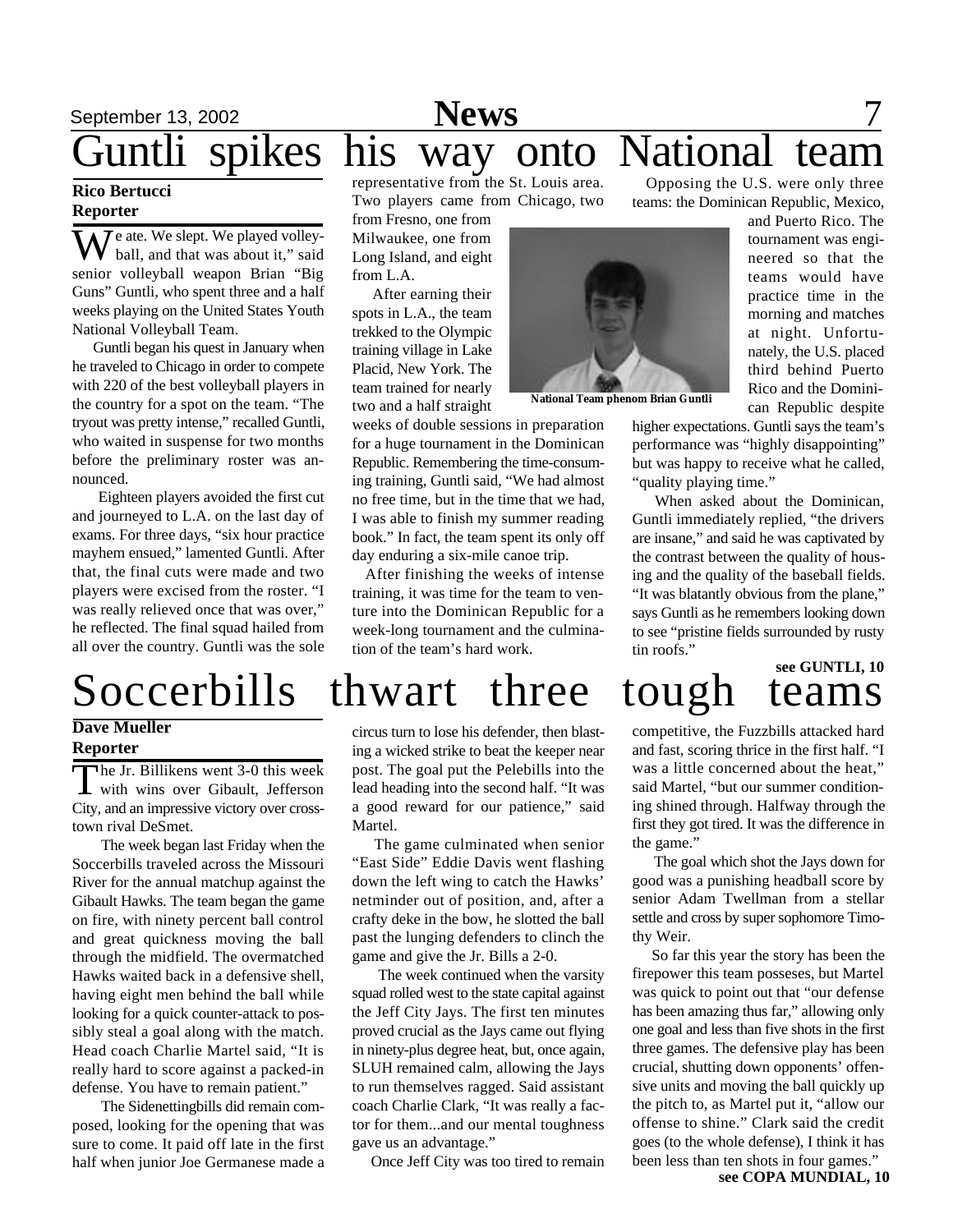## **8** September 13, 2002 Harrierbills take first at First Capitol

### **Patrick Meek Core Staff**

If there is one thing that the SLUH cross<br>country team is most proud of, it is its f there is one thing that the SLUH cross tradition. And this past weekend at the First Capitol Invitational, the Harrierbills continued their tradition of victory at McNair Park. The SLUH team has only run this meet three times and has won each time.

 In 1999, the year the SLUH cross country team won the state championship, the team was able to conquer a tough field, including cross-town foe DeSmet. Last year the Linharesbills, behind the leadership of John Parr, also won the First Capitol. Later the team would go on to sweep the MCC, district, and sectional championships. If this year's win at First Capitol means success in the postseason, this team will be happy to take it.

 The varsity team, consisting of Peter Schaefer, Andrew Linhares, Drew Noblot, Alex Muntges, Kevin Crean, Brennan Connor, and Matt Killiany, were ready and roaring to go after several hard months of summer training. The Harrierbills were able to take control of the race with conservative first miles, all the while running in several close packs. Schaefer and Noblot cruised through the first mile with identical times of 5:15.

 After coming out of a treacherous woods section, which ended up swallowing one SLUH runner in the JV race, the Prefontainebills were able to put some distance between themselves and their nearest opponents.

 "We had planned on a pack strategy through the first mile and through the woods," said Crean, "but once the race got underway we got continually split up and bringing everyone together became harder. We ran somewhat conservatively in mile one and dropped the hammer in miles two and three, something easier said than done."

 Coming across the line, the Jr. Bills looked strong with all of their finishers ending their kick within one minute of each other. First across the line for the Harrierbills was Schaefer, who was able to post an impressive 17:01 time along with a third place overall, despite heat that peaked in the mid 90s.

 The rest of the team came in looking just as strong, with all of SLUH's point scorers earning medals. Linhares was able to out kick Noblot in the third mile with

times of 17:26 and 17:28, respectively. F ollow ing those two upperclassmen was sophomore Muntges, who, in his first cross country meet, posted an outstanding time of 17:31. The top five was rounded



**XC prays, prepares to run at First Capitol.**

out by Crean cruising in at 17:39. Connor and Killiany finished up the varsity with times of 17:49 and 17:57.

 The official point score was SLUH 65, Fort Zumwalt South 105 and Jefferson City 113.

 The JV team also had a fine day with Dan Flanagan, Geoff Stewart, and Chris Arb leading the way in what many have called a dominating performance in the open race.

 "Overall, I give the day a B-. We ran well, we won, but there is room for im-

> provement," said assistant coach Tim Chik, "Hopefully when we dress in the blue at Mizzou we can pick it up."

> This coming week, half the team will take on the some of the top schools in the country when they travel to the Mizzou Cross

Country Challenge. The other half will be running at the McCluer North Invitational. Please come out and support your Jr. Bills at either venue. For more information on the SLUH cross country team please visit www.sluh.org/xc/xc.htm.

## *PN* Nightbeat **Compiled by Joel Koehneman**

Thursday night the Jr. Bills traveled to CBC to face off against Vianney. Both teams were 1-0 in the CBC tournament entering their matchup. Vianney struck first with a goal with 22 minutes left in the first half. The Jr. Bills knotted it up at one on a goal by senior captain Matt Kreikemeier. But Vianney took the lead for good on a free kick goal with seven minutes left in the first half. The team came out in the second half trying to force the play down the middle, instead of following their game plan of working the ball around the field looking for opportunities. The Soccerbills con-SOCCER LOSES 2-1 TO VIANNEY, DROPS TO 4-1

tinued to look uninspired until the game was in its last fifteen minutes and the team could feel a sense of urgency.



**Tom Winkler plays a ball in SLUH's loss to Vianney last night.**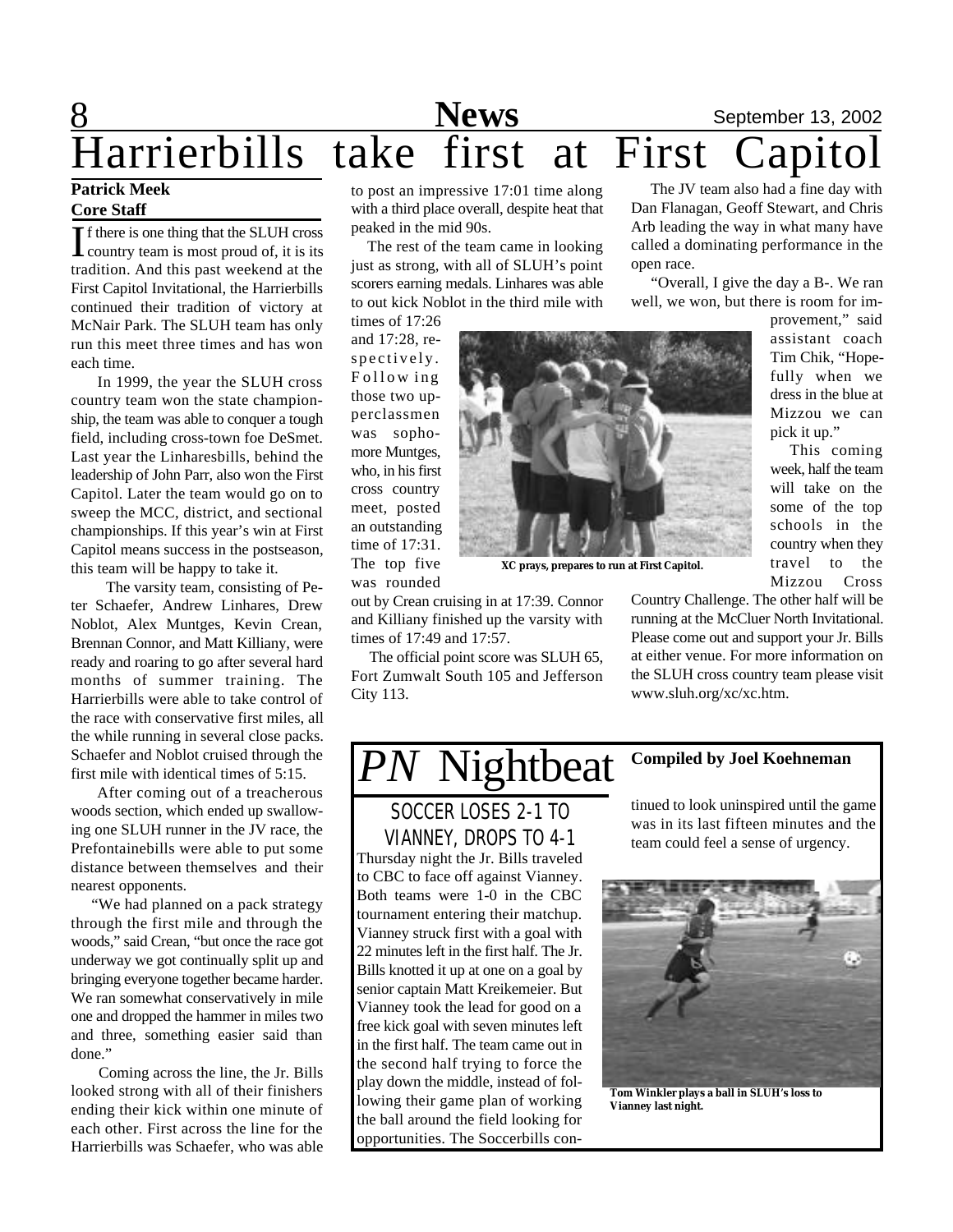### **Dan Sinnett Reporter**

Thursday night, the Jr. Bills football<br>team opened its season against a hursday night, the Jr. Bills football tough Riverview Gardens team and lost 37-31 in an overtime thriller. As the score suggests, the game was marked by two prolific offenses shooting it out.

Prior to the game, head coach Gary Kornfeld mentioned Riverview's speed as a potential problem. With this in mind, SLUH knew it would take a big offensive effort to come out on top.

By many regards, the Jr. Bills accomplished the goal with two touchdowns passing, another two rushing, and a field goal.

Quarterback Dossie Jennings had a hand in all of the TDs, with two rushing touchdowns in short yardage situations near the goal line. The other two came via air mail, express delivery from Jennings to wideout Joe Moellering.

Moellering's first touchdown grab, a 59-yard bomb, put the Bills up 9-7 after a missed extra point. Riverview had scored first on a Jennings interception with the Jr. Bills driving into the harsh sun of late evening.

SLUH completed its scoring for the first half with Jennings' first touchdown run, a three-yard sneak. But Riverview added 14 points to send the Bills into the locker room down by the score of 21-17.

The second half opened with a flurry of defensive plays. With 10:58 left in the third quarter, cornerback Joe Neely picked off a Riverview pass attempt to give the SLUH offense a chance to take the lead. Unfortunately, two plays later Jennings returned the favor as Riveview intercepted his pass. Refusing to crumble, the SLUH defense held strong as it turned back Riverview for a second consecutive series.

Kornfeld noted that his defense played "extremely well" in the second half.

When the Gridbills received the ball, they were able to capitalize on the opportunity and punch the ball in with :28 left in the third quarter to go ahead 24-21.

The final quarter spelled trouble for a

### Jr. Bills team looking to start the season off with a win. Early in the quarter, Neely left the game, obviously shaken up. Possibly a sign of things to come, a defense without Neely let up a touchdown on a six yard QB sweep.

SLUH regained possession with 5:33 left in the game and scored—almost too fast. The drive was marked by a 25-yard catch by Phinney Troy and a 45-yard run by Brent Harvey that Kornfeld noted included "good cuts and decision making." Harvey played big all game with 160 yards of total offense.

To cap a near-perfect drive, Moellering caught his second TD from fourteen yards out. With Simon adding an extra point, the Jr. Bills went ahead 31-28 and hoped to hold on for the last 3:12 of the game.

Riverview's offense, unfortunately, could not be stopped. They kicked a tying field goal with just :49 remaining in regulation, sending the game to overtime.

The overtime format eliminates the clock altogether. Much like NCAA rules,

### *Foreign languages bid for World Cup*

 Today, the 2002-2003 inter-language soccer tournament begins. The tournament will have five teams, each team representing one of the five major foreign language programs at SLUH. The event, organized by Myriam Aliste, Spanish teacher and Spanish Club moderator, is the first of various competitions between the foreign language clubs.

 Due to their title as 2001-2002 victors, the Spanish students have a bye today. All other foreign language students have a game. The exact schedule for today has not been determined yet, as Aliste plans to draw randomly on the spot, to keep the competition as fair as possible.

Continuing traditional rivalries, Aliste advises all students to "watch out for the Latin kids."

# **see OT PAINS, 14** Polobills score 39 goals in week

### **Dave Marek Reporter**

The Polobills are on a hot streak. In the past three games, SLUH defeated he Polobills are on a hot streak. In the Marquette 11-9, destroyed Lafayette 13- 5, and decimated Parkway South 15-4 to climb to a 4-0 record on the season.

Last Friday's contest against Marquette was the most challenging game for the Polobills.

 In the first quarter, Marquette jumped out to a two-goal lead in the first 50 seconds of the game. Instead of becoming discouraged, however, SLUH struck back with a goal from sophomore sensation Tim Heafner, and at the end of the quarter the score was 4-3 Marquette.

 Marquette continued its minor lead through the second period but failed to stop Brad Witbrodt, Mark Gloeckler, and Heafner from slamming the ball into the back of the net. At the end of the half, SLUH was down 7-6.

 The third quarter breathed new life into the Polobills. Marquette's defense could not stop SLUH's powerhouse offense, led again by Tim Heafner. Heafner scored two goals in the third period, which was more than the entire Marquette offense could muster in that period. "The team was down, so I stepped up," Heafner recalled.

At the end of the period, SLUH had ripped the lead away from the weak grip of Marquette with a score of 9-8.

 Unable to keep up with SLUH's endurance. Marquette continued to fall behind in the fourth quarter. Goalie Cliff Reynolds was able to stop the backhands of the fatigued Marquette team, and SLUH would go on to defeat Marquette 11-9.

 This win came as a direct result of the new rigorous practice format that the Polobills adopted for the present season. Head coach Paul Baudendistel's new practices emphasize swimming and condi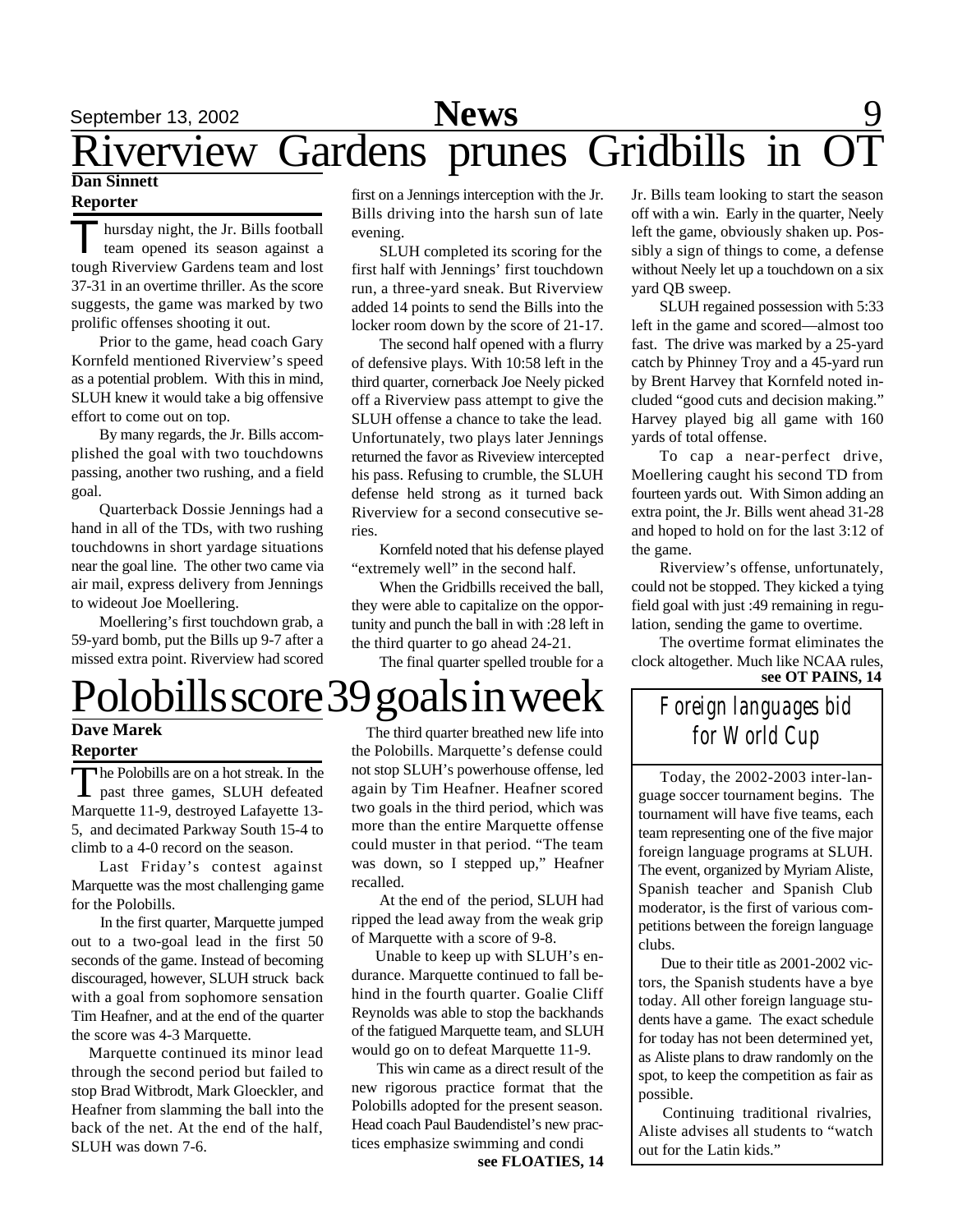# Barton reconfigures intramurals for 2002 -'03

### **Denis Agniel Assistant Editor**

I think this school has a lot of kids who<br>Consider themselves athletic, but they think this school has a lot of kids who might not necessarily make the team," said history teacher and intramurals director David Barton.

In order to provide those students with more athletic opportunity, Barton has expanded intramural activities. In a further attempt to incorporate those students who prefer non-sporting competition, four non-athletic events have been instituted to accompany the four athletic events.

In respect to change, Barton commented, "I think the biggest thing would be...that we're going to a full year (of competition)."

New events, in addition to the old

### COPA MUNDIAL

#### (from 7)

 Last Tuesday, SLUH took to the pitch to face off for the first big challenge of the year against the DeSmet Spartans.

The first half, went well, with the Soccerbills controlling what Martel said was "at least seventy percent of the play," but the team's first touch brought the ball up their shins, making it harder to play quickly and to find the holes in the Spartan defense.

 The Jr. Bills still had encouraging opportunities, including a head ball from Twellman barely over the crossbar. The team's combinations were working well, and the "balls deep into their zone" that Clark was looking for were open but not the back of the net. The score was notched at nil going into halftime.

 "We have to be able to play the right ball at the right time, and we have to finish early," said Clark about the first half. The ball movement was working, but the Cornerkickbills tried to force the spectacular ball when an easier play was open.

 To start the second half, the Spartans dominated the first ten minutes, earning great scoring opportunities and putting the Jr. Bills on their heels until, led by

standby five-on-five basketball, include SLUH Olympics, which is a variety of relay races; music and movie trivia; "Team Hot Shot," a basketball shooting contest; flag football; water ballon toss; and a scholar-bowl-style trivia contest, "Mental Meltdown."

Points will be awarded for participation, victory, and miscellaneous categories, including allocation for participation in every intramural event, attendance of homeroom teacher at multiple events, defeating a faculty all-star team, homeroom uniforms, and sportsmanship.

The winning homeroom will have its number inscribed on the Intramural Cup, a trophy devoted to the glories of homeroom competition, along with other perks. "We are going to have t-shirts for the winning homerooms," assured Barton.

senior captain Matt Krekemeier, the team moved the ball into their opponents territory and dictated the rest of the game.

 "We need to recognize that the other team has made adjustments and recognize those quickly," said Clark of a growing trend for the squad to let up a little to begin the second half.

 "Any game is going to have its downtime," commented Martel, "but we need (to strive for) a whole eighty minutes."

 The game continued with a near-miss head ball once again from Twellman and a dazzling attempt near post from Krekemeier that was blasted just wide. The goal finally came when senior attacker Ryan Neighbors, with a deft touch, flicked the ball outside to Eddie Davis, who one-timed the ball across the goal mouth to the opposite flanker, senior Tom "Ringo" Winkler, who, determined to get a head on the ball, leaped beyond the capabilities of the jumping Spartan defender to nod the ball slyly past the Spartans flailing netminder.

 The score was one to nothing with less than eight minutes to go when DeSmet showed their resiliance, creating a scoring opportunity with a shot from twenty feet

Barton said that he was excited about working with the newly-instituted Intramural and Social homeroom representatives, saying that those reps will make communication with and feedback from the students better. Because of the rep involvement, Barton has pushed the intramural schedule back until after the rep elections, which take place Sept. 16 and 17.

Barton also commented on the tremendous support from the faculty and staff. He cited both former principal Robert Bannister and current principal Mary Schenkenberg as being helpful in his attempts to expand the events. In addition, more than 40 staff members have signed up to participate on faculty all-star teams.

Interested students are instructed to see Barton in the social studies department or 222c for more information.

out that knicked the outside of the post. The game ended with the varsity squad possessing the ball and watching the clock dwindel to zero.

 "It was a hard-fought match," said junior Joe Germanese, "It was great to beat the team that knocked us out of the playoffs last year. The late goal was a sign of maturity and persistence."

 On Saturday at seven at CBC the team will face CBC.

### GUNTLI

#### (from 7)

 During the school year, Guntli posted incredible numbers. He had a team-high 193 kills, 140 digs, and 30 aces in last spring's SLUH season. These numbers combined with the exposure Guntli received as a result of the team this summer have gained him well-deserved Division I interest.

 Teamate Alex Lepp agreed, saying, "Brian is the ultimate teammate. He has always worked so hard to get to where he's at. Even though he isn't the loudest or most excited, I always know he is focused and ready to play."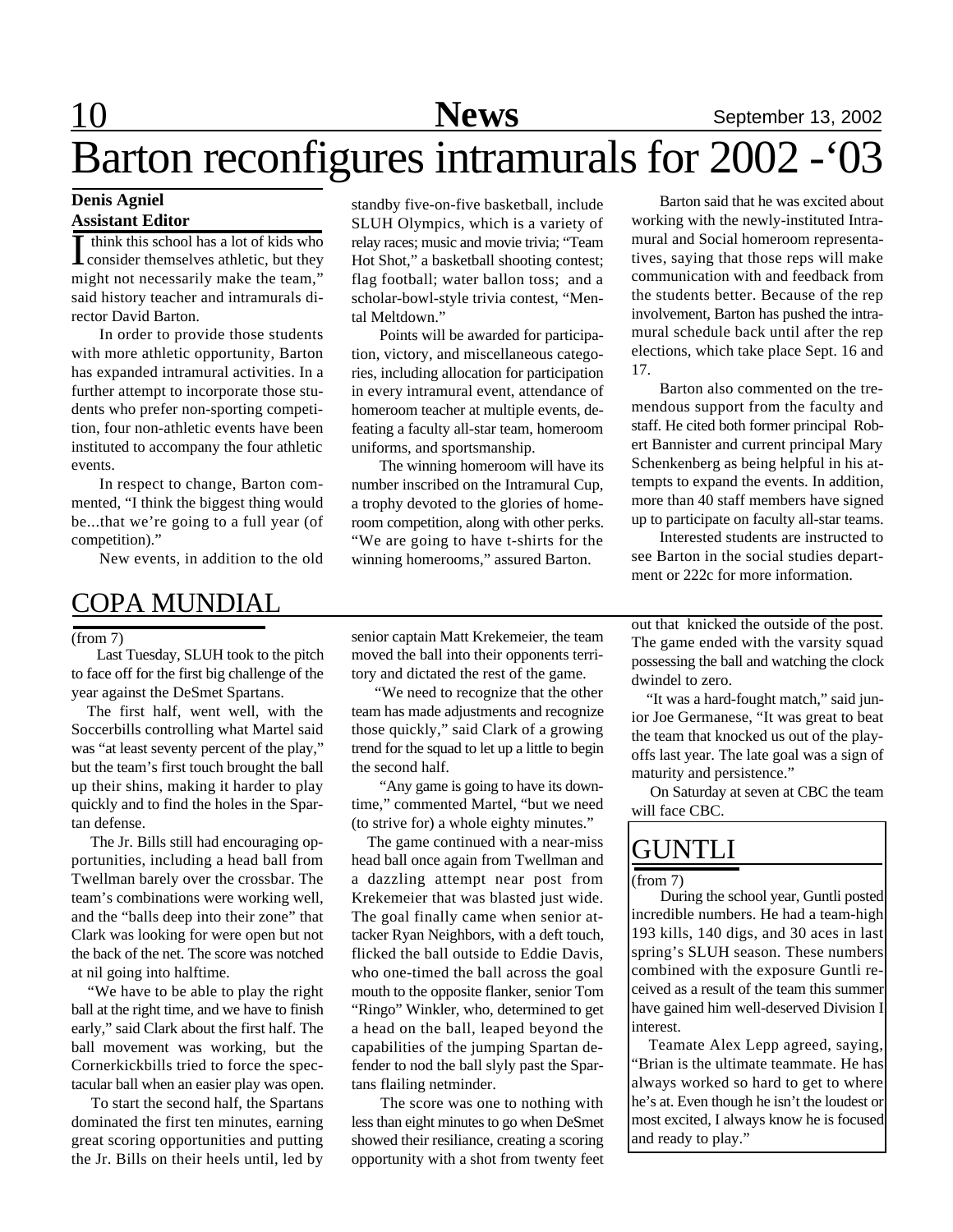### September 13, 2002 **Reature** 11 Faculty panel reflects on September 11 **Feature**

### **Geoff Brusca Editor**

We knew things would change after Sept. 11. But as American foreign and domestic policy became more complicated and convoluted, as the economy took unforeseeable turns, and as what Americans saw as evil from terrorists who killed innocents in the name of God exposed a vulnerability many had never considered, the world took on an edge that most of us could not understand by ourselves.

Thus, the *Prep News* put together an eight-person panel to

talk about what has happened in the year since the disturbing tragedy. Three editors observed as history teachers Steve Aylward, Dan Monahan, and Jeff Harrison, S.J., economics teacher Peggy Pride, theology teachers Jim Linhares and Ralph Houlihan, S.J., and English teachers Tim Curdt and Rich Moran discussed the complex consequences of so monumental and far-reaching an event.

Pride opened with her area of expertise and most immediate concern: "People don't have the confidence in themselves, in what they do,



**Members of the panel discuss the effects of Sept. 11 on Monday.**

in the way they live, (that) they used to have. We are the biggest nation in the world, economically, but so what?" Pride explained that, though the country was in a recession before Sept. 11, the events that day have contributed greatly to the lack of economic confidence in our country. "The loss of the feeling that we are the greatest nation, in a sense, because we've been hurt, has filtered down into Wall Street."

While many teachers talked about what they saw as the biggest differences since 9-11, Aylward addressed the changes themselves. "I think a lot of changes have been negative," he said. "We've actually become more isolationist than before...A lot of people are afraid of us—people we'd normally call our allies."

Moran agreed, saying, "Rather than having a sense of connectedness to other people, our response seems to have been to consolidate our power and triumph over our enemies." Moran challenged what the president has done to take advantages of changes in our national sentiment since the attacks, worrying, "The president has used the (American) sense of vulnerability to initiate warlike action that seems not to be entirely related to the terrorist action that's occurred."

Houlihan argued that other problems stand in the way of

American security right now. "If we want to get rid of the terrorist (problem) we have to solve the Israeli/Palestinian question, and I don't think there's a politician in the country that has the courage to do that because of the strength of the Jewish lobby." He continued, "Iraq is a lot easier for (the Bush administration) to deal with. It's handy."

But many were worried that even an event as disruptive and eye-opening as Sept. 11 has not been enough to shake a selfdestructive American culture into awareness. "I see the same sort of wastefulness (as before)," Aylward said, while Linhares

pointed out, "The best people seem to be able to muster for us is to 'Keep shopping.'" Curdt even referred to the American vision of globalization as "McWorld."

While President Paul Sheridan mentioned fanatical hatred in the name of religious beliefs in his homily on Sept. 11, members of the panel questioned American cruelties in the name of capitalism. Harrison said, "Our regard for human rights ends at the border." Monahan showed that, historically, U.S. policies toward Arab

nations have ignored the needs of non-Americans: "We have 50 years of American foreign policy in the Mid-East which has produced neither justice nor democracy nor anything," he said. "We buy so much oil to hold up these authoritarian governments who then take it out on (their people) because we want to keep these SUVs."

He also talked about a recent conference of historians, and their discussion of the view history will take of Sept. 11. "(The historians) talked about the differences between memory and history, and if 9-11 is equal to a Pearl Harbor, then you've got history because of its leading to war. If it winds up a memory...then it becomes a memory but, obviously, in the end, leads to war." Monahan said, in the case of memory, the cry of Sept. 11 would be comparable to the cry "Remember the *Maine*" inspiring the morally and politically groundless Spanish-American War. Monahan thus asked, "Does 9-11 become a memory or does it shape history?"

Pride then delved into a pressing current domestic issue. "I'm worried about the shifting views of civil liberties," she said. Aylward remarked, "I'm surprised by **see 9/11, 12**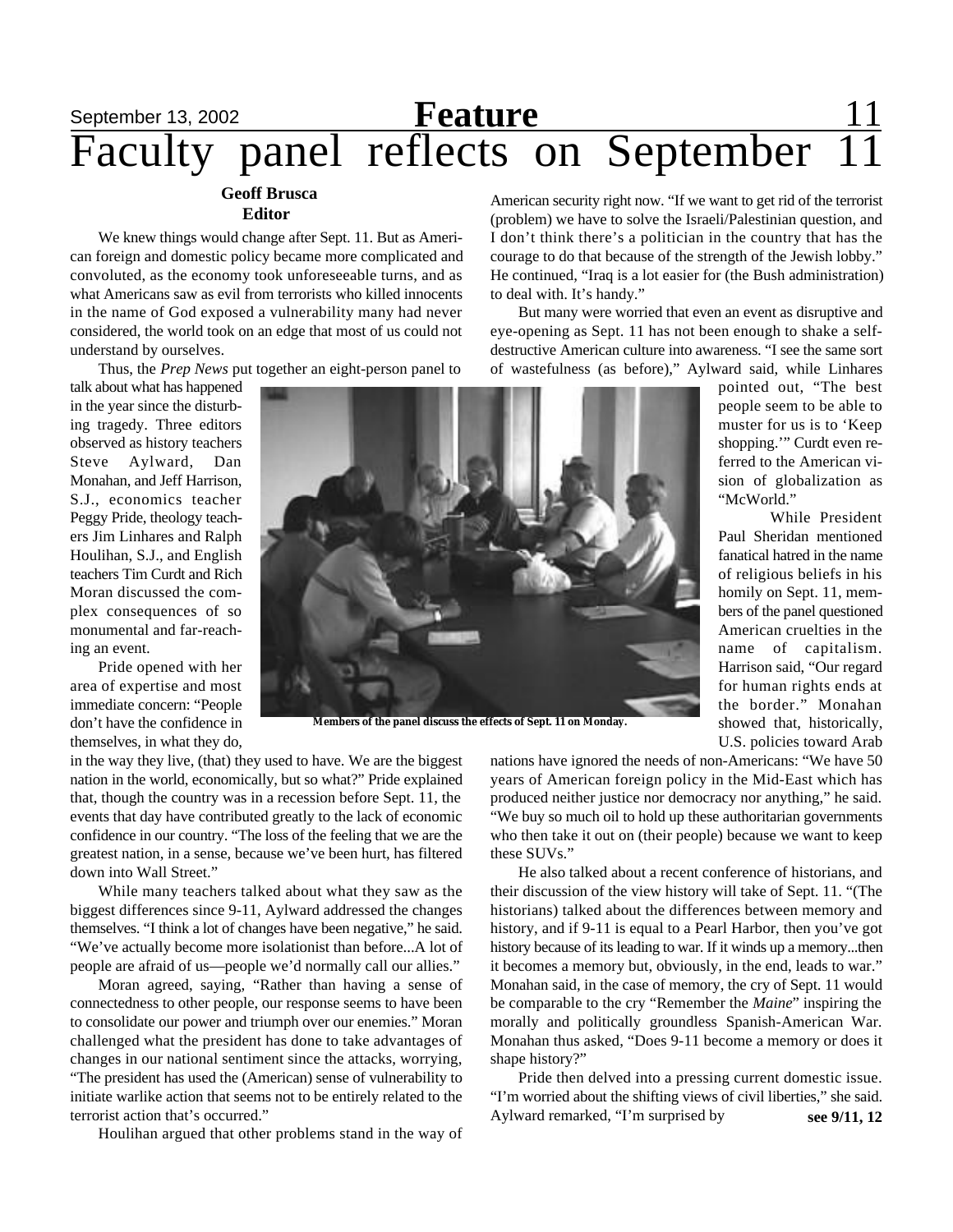### 12 **Feature** September 13, 2002 **Feature**

 $9/11$ (from 12)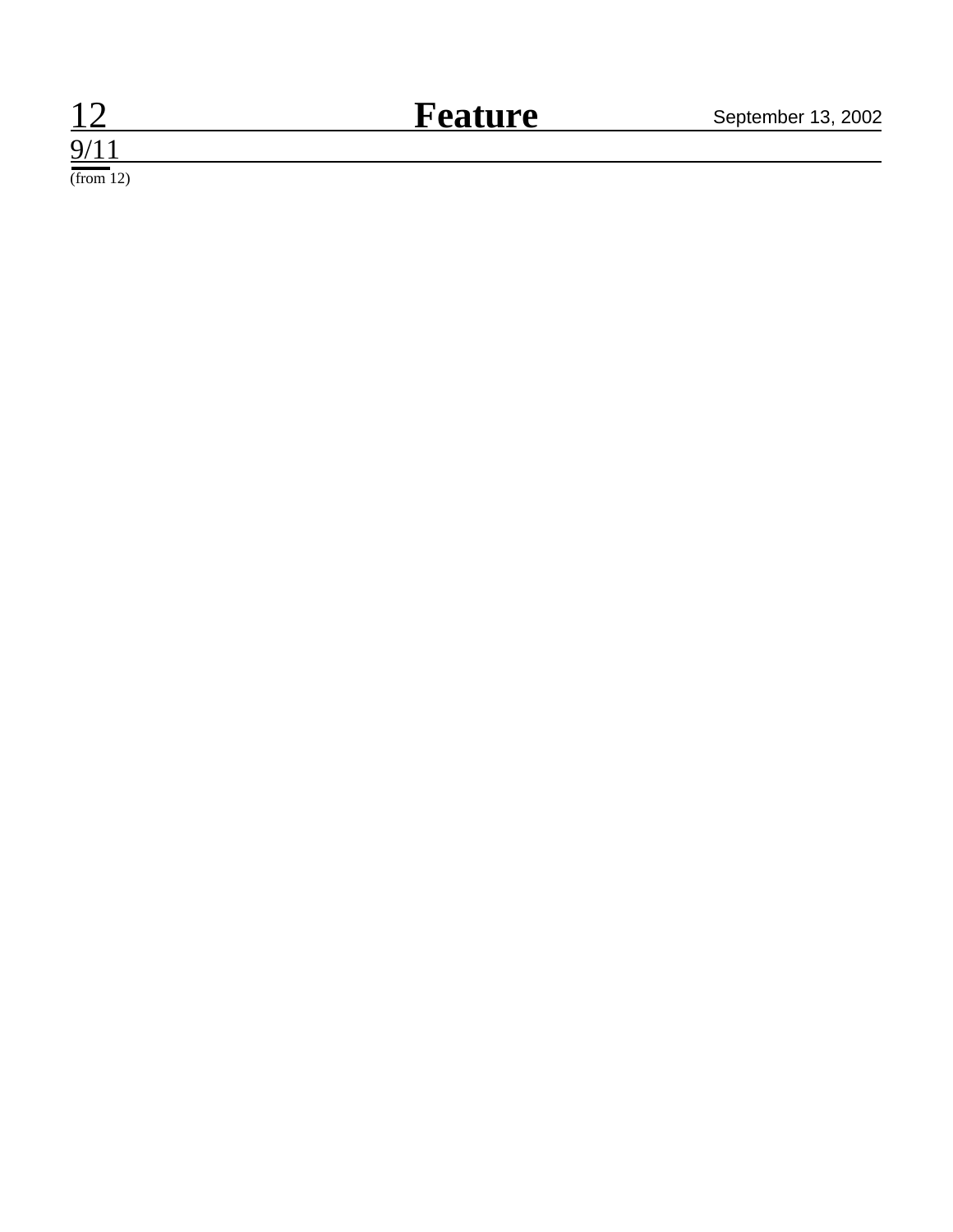### FLAME

### (from 1)

quested the problem be fixed, and an air purifier was installed in the lounge, which seemed to fix the problem.

However, this tale doesn't end with an air purifier. One year later, as the 2002 school year reared its ugly head, a student had a problem with the smell of J123. "We had a specific complaint from a student this year, saying that the smoky smell in J123...was bothersome to him," said Assistant Principal of Academics Mark Michalski. This complaint sparked conversation among the administration.

"I think it's imperative to have a school that's healthy and safe for all students," said Schenkenberg. The problem had to be eliminated, so the smoking lounge had to move. A room next to the

### STRANGER

#### (from 5)

Chapter 15, Section 44.10 of the revised code of the city of St. Louis as reported by assistant city counselor John Bouhasin: "It's a crime for any person to engage in aggressive begging in any public place in the city." Aggressive begging is defined as begging with intent to intimidate another person into giving you money. A public place is any public area owned by the city of St. Louis. Transgressors face up to \$500 in fines and/or 90 days in prison.

But what about the Catholic teaching

### DEM SOCKS

 $(from 2)$ 

urging of Democratic Socialists and other organizations, has recently begun to offer fair trade coffee in its stores. "There are options now; the world has opened up," Friese said.

Alum Chris Storey, '02, an active player in the club's founding at SLUH last year, attended the meeting. Storey gave a prepared pep talk to the members. Storey argued that "poverty could easily be eradicated," and that "right now our world is controlled by unelected, hierarchical corwashing machines in the basement which ventilates directly outside seemed to be the ideal location. The new lounge is a small windowless room with a tiny table

crammed in a corner with two chairs. A couple old washing machines give the smokers company, while shelves of computer paper provide a cozy feel. The air purifier will be moved from the old smoking lounge two doors down into its new home.

"We'll see how this works and assess the community," said Schenkenberg. Schenkenberg is worried about secondary smoke but "(does) not think people that smoke are bad people." The smoky smell in J123 has been vanquished, but the chemical smell from furniture refinishing continues to be a frequent problem.

of giving to the poor? How can a Catholic institution reconcile charity for the poor with the instruction not to give to those asking for money?

"It's an individual choice you have to make," said Eric Clark. He continued, "From the kindness of your heart, I can see people giving (to those asking), but I have other concerns."

Charlie Clark characterized the school's position as: "Look, we're here to help you." He noted that he offers to call the police for the panhandlers in order to get a ride to St. Cronin's, St. Patrick's

If the new smoking lounge does not present any health concerns for students, it could be permanent. However Schenkenberg said, "I would like to work towards a smoke-free enviorment, but I think you have to do these things with respect to the people involved."

Maintnance director Ray Manker will be relocating the smoking lounge within the next few days. Manker, however has a two-fold relationship to this tale, as he is a smoker. "I have reservations. But I'm also an employee of the school and if they say don't smoke, I won't smoke. As simple as that," said Manker.

This smoky tale is over for now, but Schenkenberg asserts, "I'll do whatever I need to do to make sure secondary smoke isn't a problem in this institution."

Center, or another institution devoted to helping the poor.

Eric Clark reiterated the sentiment, "There are places that help out homeless." He continued, "There is also an issue with people who may be addicted to drugs," and he said that he doesn't want to contribute to that problem.

Adding perspective, Bouhasin commented, "These are human beings."

Recognizing that, Eric Clark pointed to the reason behind the rule, "My position is: There's a safety issue here."

porations." Storey cited a 1999 UN development report which stated that \$40 billion could be set aside for health care, education, food, clean water, and family planning services, and this money, just 13% of the US military budget, would cover every person on the planet.

"The word 'socialist' can be misunderstood," according to sophomore Joe Mooney. Most members hold this view. "Socialism should not be associated with the Communist regimes of the Soviet Union or China...when we hear 'socialism,' we think Stockholm," Friese said.

All students, particularly freshmen, are invited to join the YDS, self-proclaimed "peace-loving hippies." Any student wishing to do so should contact Fr. Harrison. YDS meetings are open to any opposing opinions and everyone is invited to argue their own.

Concluding the meeting, Friese challenged members to "talk to parents and friends, ask them 'why?' Get people to think about their world and keep your eyes open."